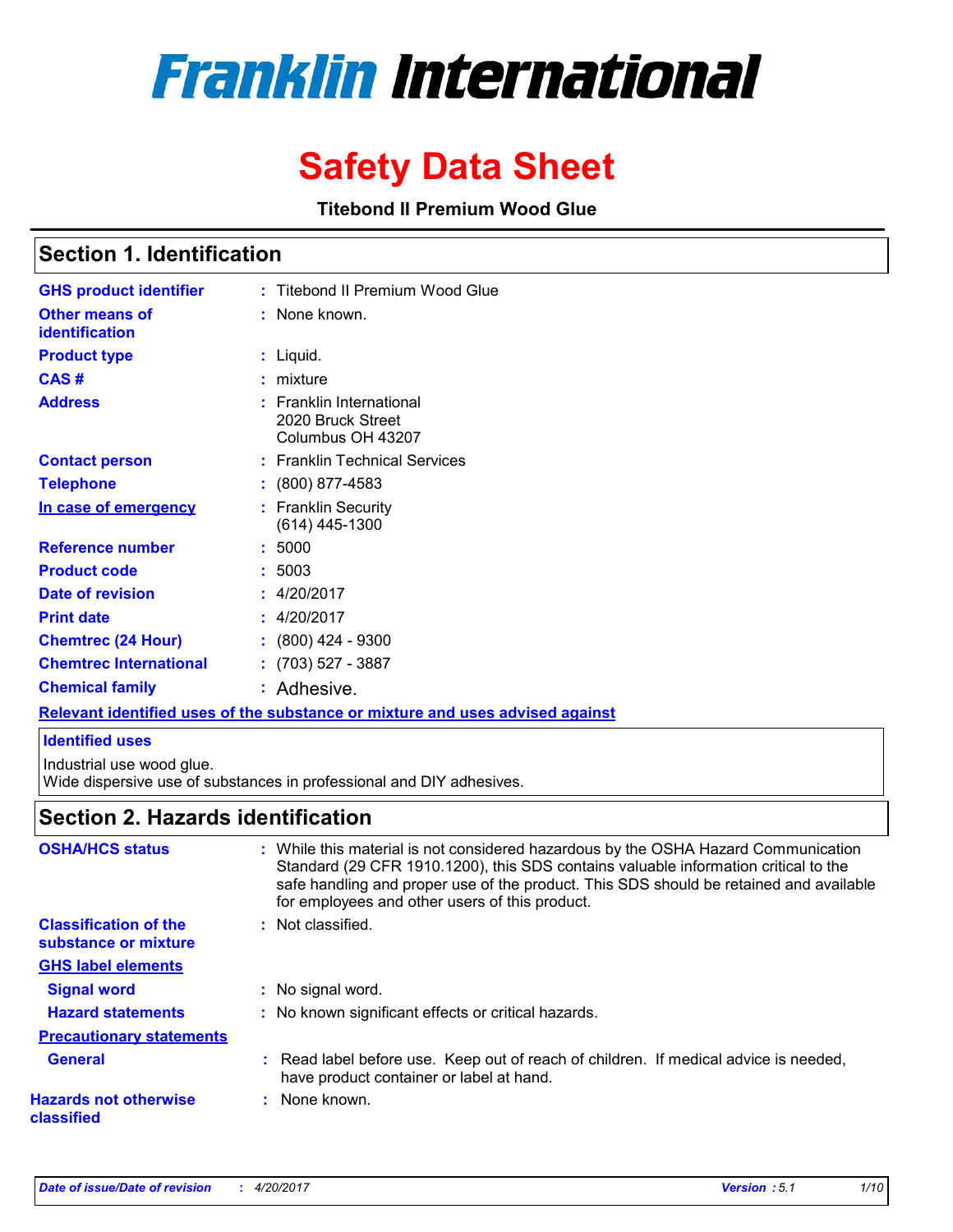## **Section 3. Composition/information on ingredients**

## **Hazardous ingredients**

#### **United States**

| <b>Name</b>                   | <b>CAS number</b> | 70 |
|-------------------------------|-------------------|----|
| aluminium chloride, anhydrous | 7446-70-0         |    |

#### **Canada**

| <b>Name</b>                   | <b>CAS number</b> | 70 |
|-------------------------------|-------------------|----|
| aluminium chloride, anhydrous | 7446-70-0         | -  |

 $\overline{\Gamma}$ 

#### **Mexico**

| <b>Mexico</b>                    |                      |                          |     | <b>Classification</b> |   |  |   |                |
|----------------------------------|----------------------|--------------------------|-----|-----------------------|---|--|---|----------------|
| <b>Name</b>                      | <b>CAS</b><br>number | UN number %              |     | <b>IDLH</b>           | н |  | R | <b>Special</b> |
| aluminium chloride,<br>anhydrous | 7446-70-0            | <b>Not</b><br>available. | - 5 |                       |   |  | 0 |                |

Any concentration shown as a range is to protect confidentiality or is due to batch variation.

**There are no additional ingredients present which, within the current knowledge of the supplier and in the concentrations applicable, are classified as hazardous to health or the environment and hence require reporting in this section.**

**Occupational exposure limits, if available, are listed in Section 8.**

## **Section 4. First aid measures**

#### **Description of necessary first aid measures**

| <b>Eye contact</b>  | : Immediately flush eyes with plenty of water, occasionally lifting the upper and lower<br>eyelids. Check for and remove any contact lenses. Get medical attention if irritation<br>occurs.                                                                                                                                                            |
|---------------------|--------------------------------------------------------------------------------------------------------------------------------------------------------------------------------------------------------------------------------------------------------------------------------------------------------------------------------------------------------|
| <b>Inhalation</b>   | : Remove victim to fresh air and keep at rest in a position comfortable for breathing. Get<br>medical attention if symptoms occur.                                                                                                                                                                                                                     |
| <b>Skin contact</b> | : Flush contaminated skin with plenty of water. Remove contaminated clothing and<br>shoes. Get medical attention if symptoms occur.                                                                                                                                                                                                                    |
| <b>Ingestion</b>    | : Wash out mouth with water. Remove victim to fresh air and keep at rest in a position<br>comfortable for breathing. If material has been swallowed and the exposed person is<br>conscious, give small quantities of water to drink. Do not induce vomiting unless<br>directed to do so by medical personnel. Get medical attention if symptoms occur. |

#### **Most important symptoms/effects, acute and delayed**

| <b>Potential acute health effects</b> |                                                     |
|---------------------------------------|-----------------------------------------------------|
| Eye contact                           | : No known significant effects or critical hazards. |
| <b>Inhalation</b>                     | : No known significant effects or critical hazards. |
| <b>Skin contact</b>                   | : No known significant effects or critical hazards. |
| <b>Ingestion</b>                      | : No known significant effects or critical hazards. |
| Over-exposure signs/symptoms          |                                                     |
| Eye contact                           | : No specific data.                                 |
| <b>Inhalation</b>                     | : No specific data.                                 |
| <b>Skin contact</b>                   | : No specific data.                                 |
| <b>Ingestion</b>                      | : No specific data.                                 |

#### **Indication of immediate medical attention and special treatment needed, if necessary**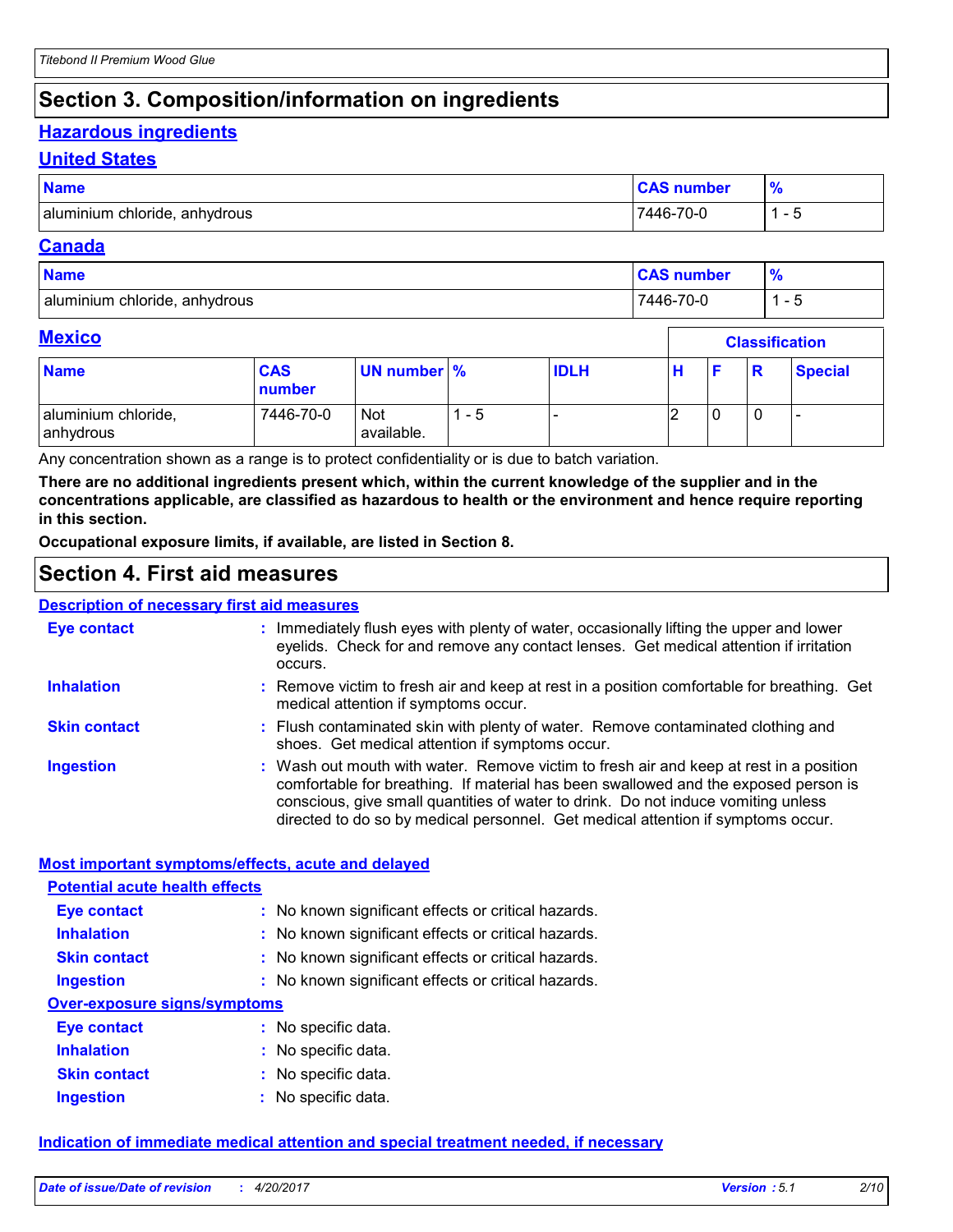## **Section 4. First aid measures**

| Notes to physician                | : Treat symptomatically. Contact poison treatment specialist immediately if large<br>quantities have been ingested or inhaled. |
|-----------------------------------|--------------------------------------------------------------------------------------------------------------------------------|
| <b>Specific treatments</b>        | : No specific treatment.                                                                                                       |
| <b>Protection of first-aiders</b> | : No action shall be taken involving any personal risk or without suitable training.                                           |

**See toxicological information (Section 11)**

## **Section 5. Fire-fighting measures**

| <b>Extinguishing media</b>                               |                                                                                                                                                                                                     |
|----------------------------------------------------------|-----------------------------------------------------------------------------------------------------------------------------------------------------------------------------------------------------|
| <b>Suitable extinguishing</b><br>media                   | : Use an extinguishing agent suitable for the surrounding fire.                                                                                                                                     |
| <b>Unsuitable extinguishing</b><br>media                 | : None known.                                                                                                                                                                                       |
| <b>Specific hazards arising</b><br>from the chemical     | : In a fire or if heated, a pressure increase will occur and the container may burst.                                                                                                               |
| <b>Hazardous thermal</b><br>decomposition products       | : Decomposition products may include the following materials:<br>carbon dioxide<br>carbon monoxide<br>halogenated compounds<br>metal oxide/oxides                                                   |
| <b>Special protective actions</b><br>for fire-fighters   | : Promptly isolate the scene by removing all persons from the vicinity of the incident if<br>there is a fire. No action shall be taken involving any personal risk or without suitable<br>training. |
| <b>Special protective</b><br>equipment for fire-fighters | : Fire-fighters should wear appropriate protective equipment and self-contained breathing<br>apparatus (SCBA) with a full face-piece operated in positive pressure mode.                            |

## **Section 6. Accidental release measures**

|                                                              | <b>Personal precautions, protective equipment and emergency procedures</b>                                                                                                                                                                                                                                                                                                                                                                                                                                                                                                                 |
|--------------------------------------------------------------|--------------------------------------------------------------------------------------------------------------------------------------------------------------------------------------------------------------------------------------------------------------------------------------------------------------------------------------------------------------------------------------------------------------------------------------------------------------------------------------------------------------------------------------------------------------------------------------------|
| For non-emergency<br>personnel                               | : No action shall be taken involving any personal risk or without suitable training.<br>Evacuate surrounding areas. Keep unnecessary and unprotected personnel from<br>entering. Do not touch or walk through spilled material. Put on appropriate personal<br>protective equipment.                                                                                                                                                                                                                                                                                                       |
|                                                              | For emergency responders : If specialized clothing is required to deal with the spillage, take note of any information in<br>Section 8 on suitable and unsuitable materials. See also the information in "For non-<br>emergency personnel".                                                                                                                                                                                                                                                                                                                                                |
| <b>Environmental precautions</b>                             | : Avoid dispersal of spilled material and runoff and contact with soil, waterways, drains<br>and sewers. Inform the relevant authorities if the product has caused environmental<br>pollution (sewers, waterways, soil or air).                                                                                                                                                                                                                                                                                                                                                            |
| <b>Methods and materials for containment and cleaning up</b> |                                                                                                                                                                                                                                                                                                                                                                                                                                                                                                                                                                                            |
| <b>Small spill</b>                                           | : Stop leak if without risk. Move containers from spill area. Dilute with water and mop up<br>if water-soluble. Alternatively, or if water-insoluble, absorb with an inert dry material and<br>place in an appropriate waste disposal container. Dispose of via a licensed waste<br>disposal contractor.                                                                                                                                                                                                                                                                                   |
| <b>Large spill</b>                                           | : Stop leak if without risk. Move containers from spill area. Prevent entry into sewers,<br>water courses, basements or confined areas. Wash spillages into an effluent treatment<br>plant or proceed as follows. Contain and collect spillage with non-combustible,<br>absorbent material e.g. sand, earth, vermiculite or diatomaceous earth and place in<br>container for disposal according to local regulations (see Section 13). Dispose of via a<br>licensed waste disposal contractor. Note: see Section 1 for emergency contact<br>information and Section 13 for waste disposal. |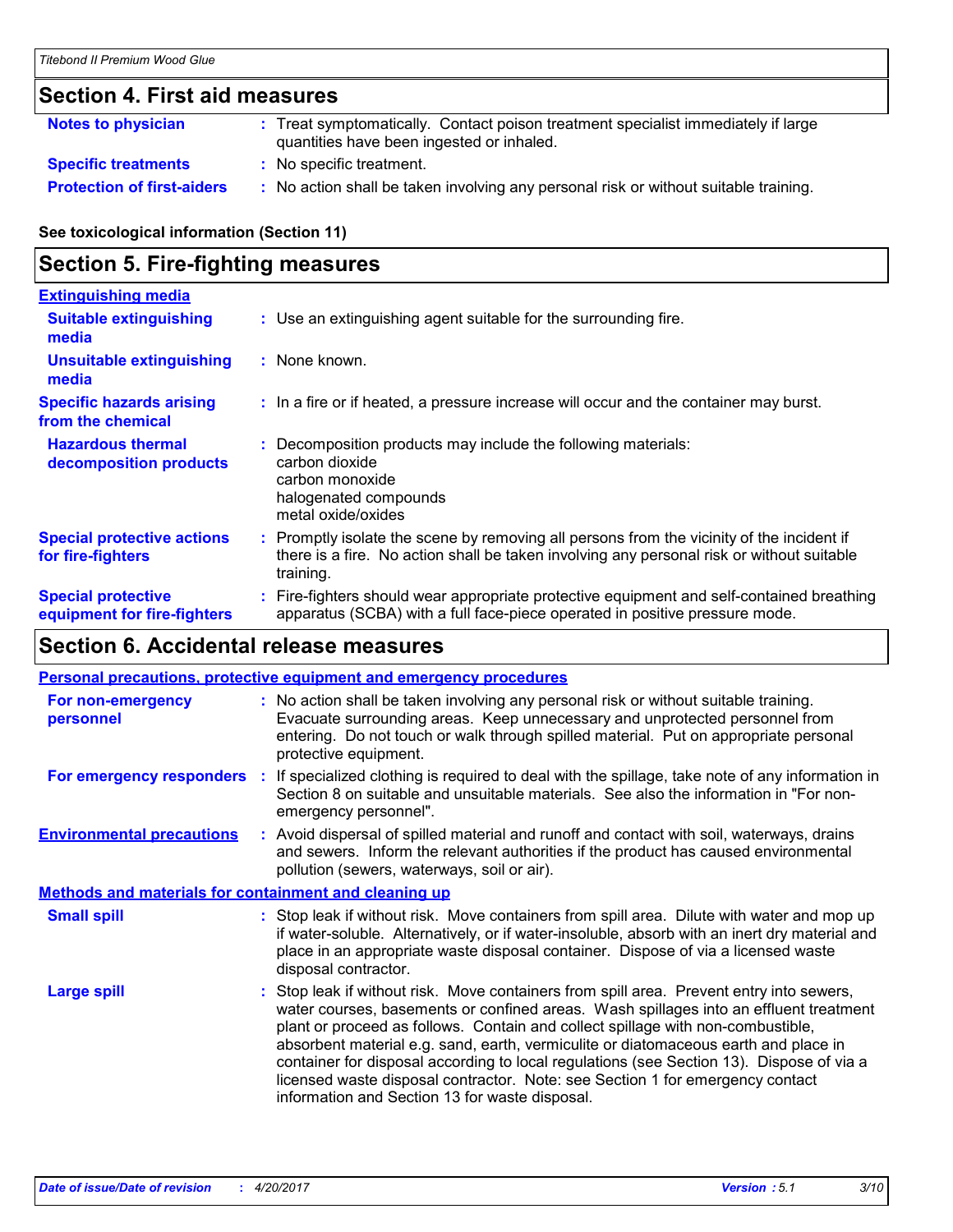## **Section 7. Handling and storage**

| <b>Precautions for safe handling</b>                                             |                                                                                                                                                                                                                                                                                                                                                                                                                                                                                                                                                                                                                |
|----------------------------------------------------------------------------------|----------------------------------------------------------------------------------------------------------------------------------------------------------------------------------------------------------------------------------------------------------------------------------------------------------------------------------------------------------------------------------------------------------------------------------------------------------------------------------------------------------------------------------------------------------------------------------------------------------------|
| <b>Protective measures</b>                                                       | : Put on appropriate personal protective equipment (see Section 8).                                                                                                                                                                                                                                                                                                                                                                                                                                                                                                                                            |
| <b>Advice on general</b><br>occupational hygiene                                 | : Eating, drinking and smoking should be prohibited in areas where this material is<br>handled, stored and processed. Workers should wash hands and face before eating,<br>drinking and smoking. Remove contaminated clothing and protective equipment before<br>entering eating areas. See also Section 8 for additional information on hygiene<br>measures.                                                                                                                                                                                                                                                  |
| <b>Conditions for safe storage,</b><br>including any<br><b>incompatibilities</b> | Store between the following temperatures: $4.4444$ to $32.222^{\circ}C$ (40 to $90^{\circ}F$ ). Store in<br>accordance with local regulations. Store in original container protected from direct<br>sunlight in a dry, cool and well-ventilated area, away from incompatible materials (see<br>Section 10) and food and drink. Keep container tightly closed and sealed until ready for<br>use. Containers that have been opened must be carefully resealed and kept upright to<br>prevent leakage. Do not store in unlabeled containers. Use appropriate containment to<br>avoid environmental contamination. |

## **Section 8. Exposure controls/personal protection**

#### **Control parameters**

### **United States**

### **Occupational exposure limits**

| <b>Ingredient name</b>   | <b>Exposure limits</b>                                                                                                                                                                               |
|--------------------------|------------------------------------------------------------------------------------------------------------------------------------------------------------------------------------------------------|
| aluminium chloride [Dry] | OSHA PEL 1989 (United States, 3/1989). Notes: as AI<br>TWA: $2 \text{ mq/m}^3$ , (as AI) 8 hours.<br>NIOSH REL (United States, 10/2013). Notes: as Al<br>TWA: $2 \text{ mq/m}^3$ , (as AI) 10 hours. |

#### **Canada**

| <b>Occupational exposure limits</b>              |           | TWA (8 hours) |   | STEL (15 mins) |         | <b>Ceiling</b> |              |     |                                           |              |                  |
|--------------------------------------------------|-----------|---------------|---|----------------|---------|----------------|--------------|-----|-------------------------------------------|--------------|------------------|
| Ingredient                                       | List name | ppm mg/       | m | <b>Other</b>   | ppm mg/ | m              | <b>Other</b> | ppm | $\mathsf{m}\mathsf{q}/$<br>m <sup>2</sup> | <b>Other</b> | <b>Notations</b> |
| aluminium chloride, anhydrous, as<br>Al          | AB 4/2009 |               |   |                |         |                |              |     |                                           |              | $[3]$            |
| aluminium chloride, anhydrous,<br>measured as AI | SK 7/2013 |               |   |                |         | 4              |              |     |                                           |              |                  |

#### [3]Skin sensitization

#### **Mexico**

#### **Occupational exposure limits**

| Ingredient                     | <b>Exposure limits</b> |
|--------------------------------|------------------------|
| No exposure limit value known. |                        |

#### **Consult local authorities for acceptable exposure limits.**

| <b>Appropriate engineering</b><br><b>controls</b> | : Good general ventilation should be sufficient to control worker exposure to airborne<br>contaminants.                                                                                                                                                                                                                         |
|---------------------------------------------------|---------------------------------------------------------------------------------------------------------------------------------------------------------------------------------------------------------------------------------------------------------------------------------------------------------------------------------|
| <b>Environmental exposure</b><br><b>controls</b>  | : Emissions from ventilation or work process equipment should be checked to ensure<br>they comply with the requirements of environmental protection legislation. In some<br>cases, fume scrubbers, filters or engineering modifications to the process equipment<br>will be necessary to reduce emissions to acceptable levels. |

#### **Individual protection measures**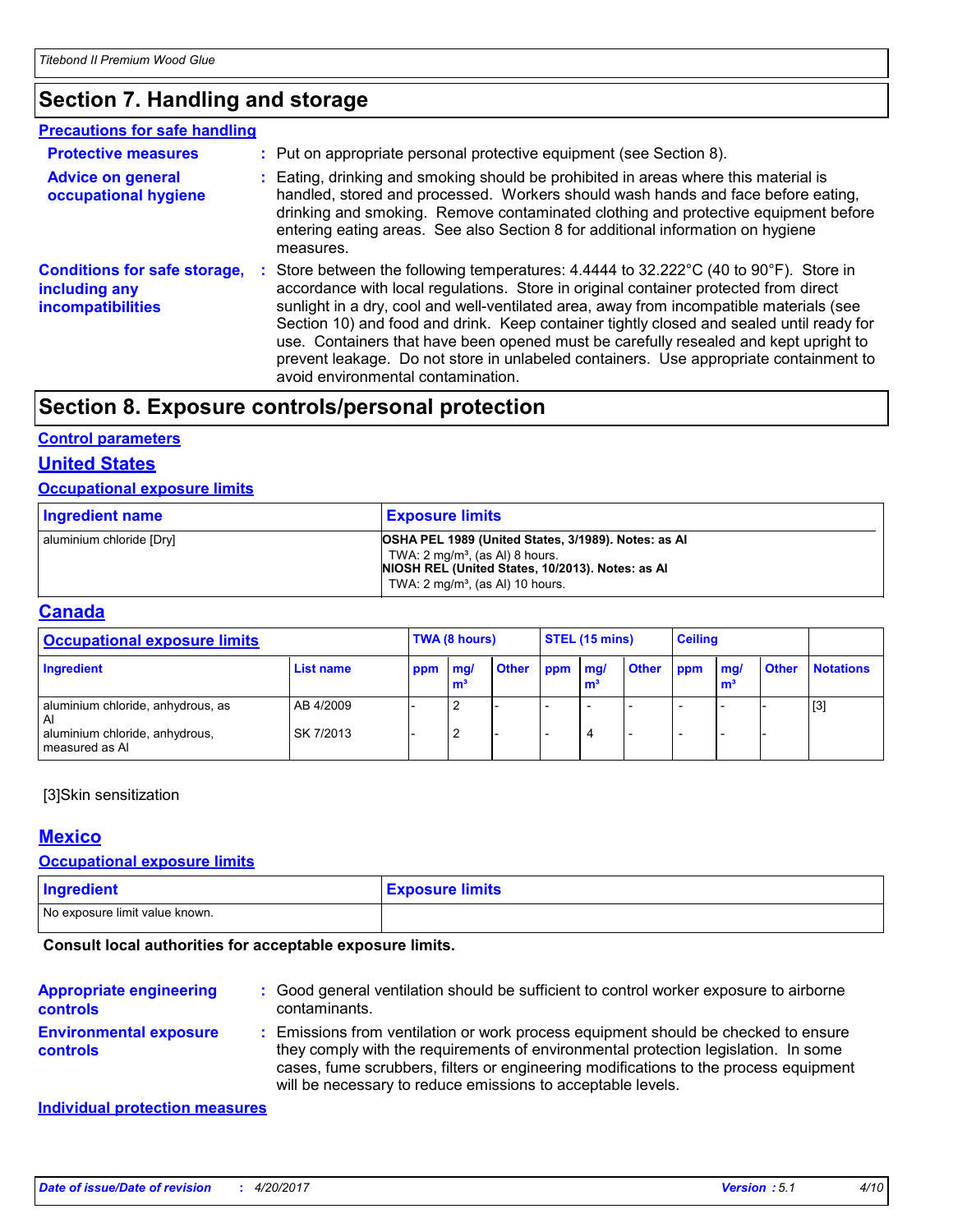#### **Section 8. Exposure controls/personal protection Hand protection** Based on the hazard and potential for exposure, select a respirator that meets the appropriate standard or certification. Respirators must be used according to a respiratory protection program to ensure proper fitting, training, and other important aspects of use. Chemical-resistant, impervious gloves complying with an approved standard should be **:** worn at all times when handling chemical products if a risk assessment indicates this is necessary. Safety eyewear complying with an approved standard should be used when a risk **:** assessment indicates this is necessary to avoid exposure to liquid splashes, mists, gases or dusts. If contact is possible, the following protection should be worn, unless the assessment indicates a higher degree of protection: safety glasses with sideshields. **Eye/face protection Respiratory protection : Body protection** : Personal protective equipment for the body should be selected based on the task being in the task being in the task being in the task being in the task being in the task being in the task being in the t performed and the risks involved and should be approved by a specialist before handling this product. Wash hands, forearms and face thoroughly after handling chemical products, before eating, smoking and using the lavatory and at the end of the working period. Appropriate techniques should be used to remove potentially contaminated clothing. Wash contaminated clothing before reusing. Ensure that eyewash stations and safety showers are close to the workstation location. **Hygiene measures : Skin protection Other skin protection :** Appropriate footwear and any additional skin protection measures should be selected based on the task being performed and the risks involved and should be approved by a specialist before handling this product.

## **Section 9. Physical and chemical properties**

#### **Physical state Melting point Relative density** Liquid. **: :** Not available. 1.09 **: Odor** : Faint odor. **pH Color** : Yellow. **Evaporation rate Flash point** Closed cup: >93.3°C (>199.9°F) [Setaflash.] **:** 3 **Odor threshold :** Not available. **:** <1 (butyl acetate = 1) **: Appearance Boiling point :** 98.889°C (210°F) **Aerosol product VOC (less water, less exempt solvents) :** 3 g/l

#### **Section 10. Stability and reactivity Hazardous decomposition products Conditions to avoid** : No specific data. Under normal conditions of storage and use, hazardous decomposition products should **:** not be produced. **Chemical stability :** The product is stable. : No specific data. **Incompatible materials : Possibility of hazardous reactions :** Hazardous reactions or instability may occur under certain conditions of storage or use. **Reactivity :** No specific test data related to reactivity available for this product or its ingredients.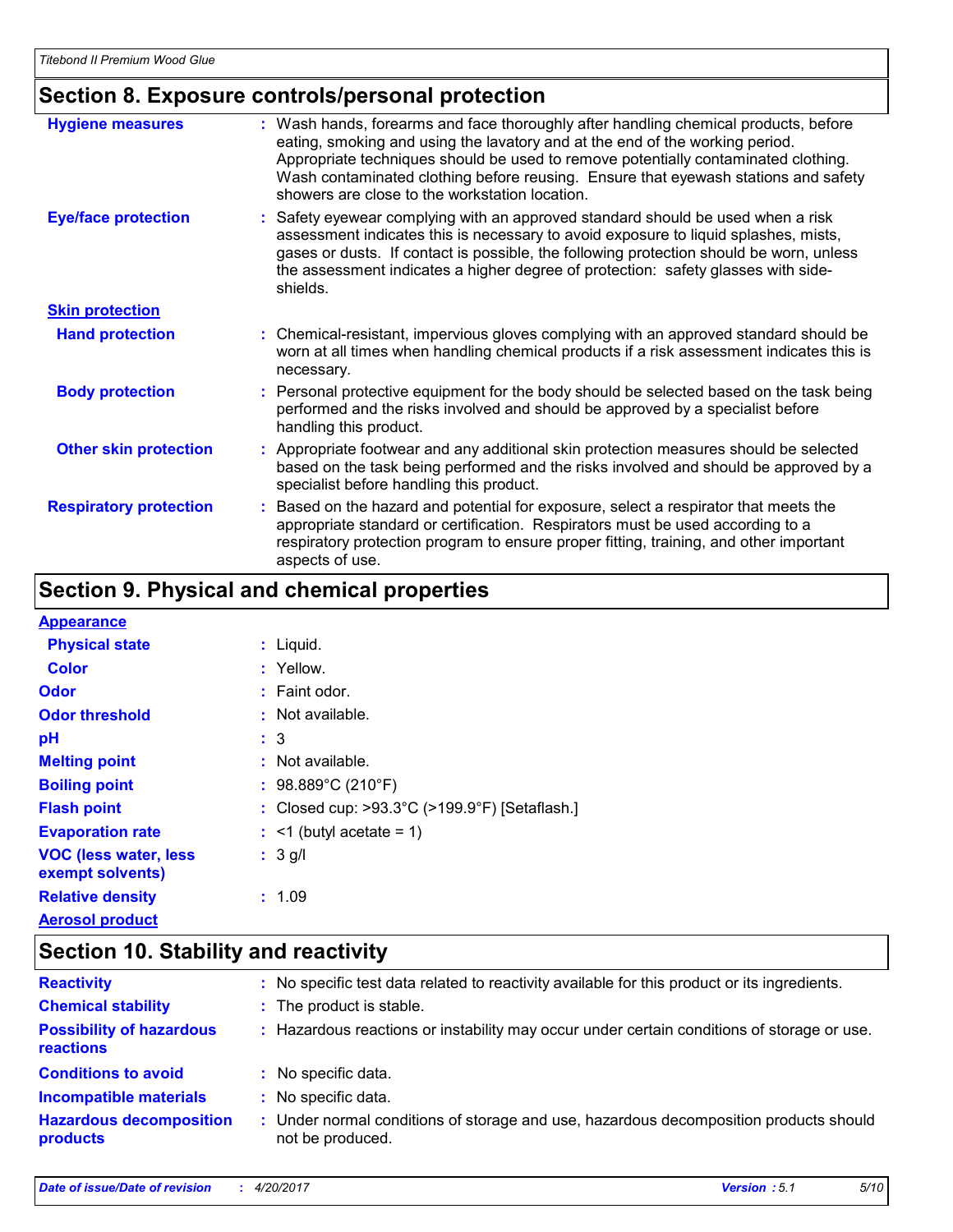## **Section 11. Toxicological information**

## **Information on toxicological effects**

#### **Acute toxicity**

| <b>Product/ingredient name</b>                                                           | <b>Result</b>                                                                                             |                | <b>Species</b> |  | <b>Dose</b>     | <b>Exposure</b>          |  |
|------------------------------------------------------------------------------------------|-----------------------------------------------------------------------------------------------------------|----------------|----------------|--|-----------------|--------------------------|--|
| aluminium chloride,<br>anhydrous                                                         | LD50 Oral                                                                                                 | Rat            |                |  | 3450 mg/kg      |                          |  |
| <b>Conclusion/Summary</b>                                                                | : Not available.                                                                                          |                |                |  |                 |                          |  |
| <b>Irritation/Corrosion</b>                                                              |                                                                                                           |                |                |  |                 |                          |  |
| <b>Product/ingredient name</b>                                                           | <b>Result</b>                                                                                             | <b>Species</b> | <b>Score</b>   |  | <b>Exposure</b> | <b>Observation</b>       |  |
| aluminium chloride,<br>anhydrous                                                         | Skin - Severe irritant                                                                                    | Mouse          |                |  | 10 Percent      | $\blacksquare$           |  |
| Skin - Severe irritant                                                                   | Skin - Severe irritant                                                                                    | Pig            |                |  | 10 Percent      | $\overline{\phantom{a}}$ |  |
| Skin - Severe irritant                                                                   | Skin - Severe irritant                                                                                    | Rabbit         |                |  | 10 Percent      | $\overline{\phantom{a}}$ |  |
| <b>Conclusion/Summary</b>                                                                |                                                                                                           |                |                |  |                 |                          |  |
| <b>Skin</b>                                                                              | : Prolonged or repeated contact can defat the skin and lead to irritation, cracking and/or<br>dermatitis. |                |                |  |                 |                          |  |
| <b>Eyes</b>                                                                              | : This product may irritate eyes upon contact.                                                            |                |                |  |                 |                          |  |
| <b>Respiratory</b>                                                                       | : Inhalation of oil mist or vapors at elevated temperatures may cause respiratory irritation.             |                |                |  |                 |                          |  |
| <b>Information on the likely</b><br>routes of exposure                                   | : Routes of entry anticipated: Oral, Inhalation.<br>Routes of entry not anticipated: Dermal.              |                |                |  |                 |                          |  |
| <b>Potential acute health effects</b>                                                    |                                                                                                           |                |                |  |                 |                          |  |
| <b>Eye contact</b>                                                                       | : No known significant effects or critical hazards.                                                       |                |                |  |                 |                          |  |
| <b>Inhalation</b>                                                                        | : No known significant effects or critical hazards.                                                       |                |                |  |                 |                          |  |
| <b>Skin contact</b>                                                                      | : No known significant effects or critical hazards.                                                       |                |                |  |                 |                          |  |
| <b>Ingestion</b>                                                                         | : No known significant effects or critical hazards.                                                       |                |                |  |                 |                          |  |
| Symptoms related to the physical, chemical and toxicological characteristics             |                                                                                                           |                |                |  |                 |                          |  |
| <b>Eye contact</b>                                                                       | : No specific data.                                                                                       |                |                |  |                 |                          |  |
| <b>Inhalation</b>                                                                        | : No specific data.                                                                                       |                |                |  |                 |                          |  |
| <b>Skin contact</b>                                                                      | : No specific data.                                                                                       |                |                |  |                 |                          |  |
| <b>Ingestion</b>                                                                         | : No specific data.                                                                                       |                |                |  |                 |                          |  |
| Delayed and immediate effects and also chronic effects from short and long term exposure |                                                                                                           |                |                |  |                 |                          |  |
| <b>Short term exposure</b>                                                               |                                                                                                           |                |                |  |                 |                          |  |
| <b>Potential immediate</b><br>effects                                                    | : Not available.                                                                                          |                |                |  |                 |                          |  |
| <b>Potential delayed effects</b>                                                         | : Not available.                                                                                          |                |                |  |                 |                          |  |
| Long term exposure                                                                       |                                                                                                           |                |                |  |                 |                          |  |
| <b>Potential immediate</b><br>effects                                                    | : Not available.                                                                                          |                |                |  |                 |                          |  |
| <b>Potential delayed effects</b>                                                         | : Not available.                                                                                          |                |                |  |                 |                          |  |
|                                                                                          |                                                                                                           |                |                |  |                 |                          |  |

## **Section 12. Ecological information**

## **Toxicity**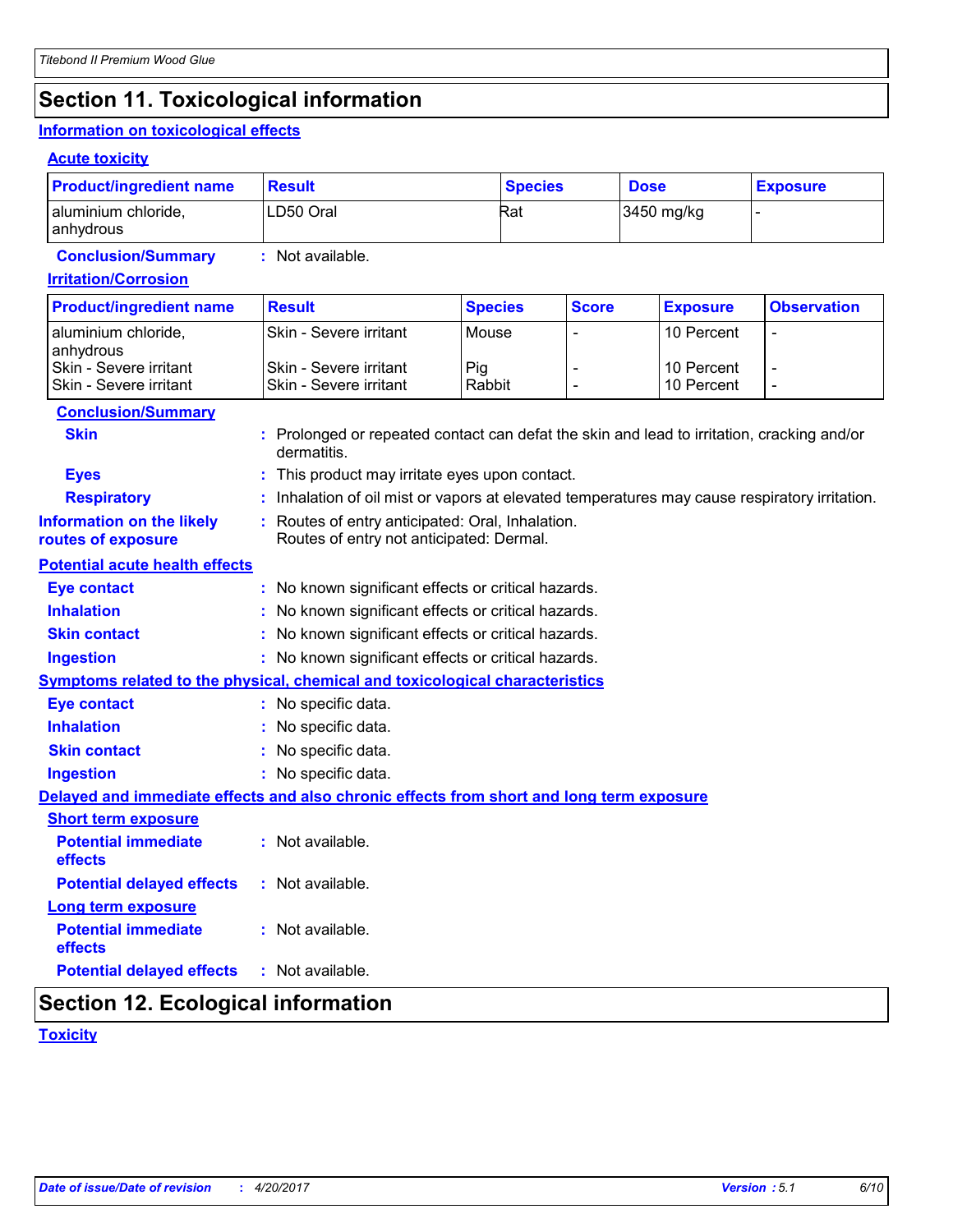## **Section 12. Ecological information**

| <b>Product/ingredient name</b> | <b>Result</b>                                                       | <b>Species</b>                                                                                                  | <b>Exposure</b>      |
|--------------------------------|---------------------------------------------------------------------|-----------------------------------------------------------------------------------------------------------------|----------------------|
| aluminium chloride [Dry]       | Acute EC50 10.02 mg/l Fresh water                                   | Algae - Desmodesmus<br>subspicatus                                                                              | 72 hours             |
|                                | Acute EC50 460 µg/l Fresh water                                     | Algae - Pseudokirchneriella<br>subcapitata                                                                      | 96 hours             |
|                                | Acute EC50 1500 µg/l Fresh water                                    | Crustaceans - Ceriodaphnia<br>dubia - Neonate                                                                   | 48 hours             |
|                                | Acute LC50 3.65 mg/l Fresh water<br>Acute LC50 610 µg/l Fresh water | Daphnia - Daphnia pulex - Adult<br>Fish - Oncorhynchus mykiss -<br>Juvenile (Fledgling, Hatchling,<br>Weanling) | 48 hours<br>96 hours |

**Conclusion/Summary :** Not available.

#### **Persistence and degradability**

Not available.

**Other adverse effects** : No known significant effects or critical hazards.

-

## **Section 13. Disposal considerations**

**Disposal methods :**

The generation of waste should be avoided or minimized wherever possible. Disposal of this product, solutions and any by-products should at all times comply with the requirements of environmental protection and waste disposal legislation and any regional local authority requirements. Dispose of surplus and non-recyclable products via a licensed waste disposal contractor. Waste should not be disposed of untreated to the sewer unless fully compliant with the requirements of all authorities with jurisdiction. Waste packaging should be recycled. Incineration or landfill should only be considered when recycling is not feasible. This material and its container must be disposed of in a safe way. Empty containers or liners may retain some product residues. Avoid dispersal of spilled material and runoff and contact with soil, waterways, drains and sewers.

#### **Section 14. Transport information** - - - - - - Not regulated. - - Not regulated. | Not regulated. | Not regulated. | Not regulated. | Not regulated. | N **DOT Classification IMDG IATA UN number UN proper shipping name Transport hazard class(es) Packing group Additional**  Environmental | No. **hazards** No. No. No. **TDG Classification** - - No. **ADR/RID** Not regulated. Not regulated. - - No. **Mexico Classification** Not regulated. - - No.

- - -

-

**information**

**Special precautions for user** : Transport within user's premises: always transport in closed containers that are upright and secure. Ensure that persons transporting the product know what to do in the event of an accident or spillage.

-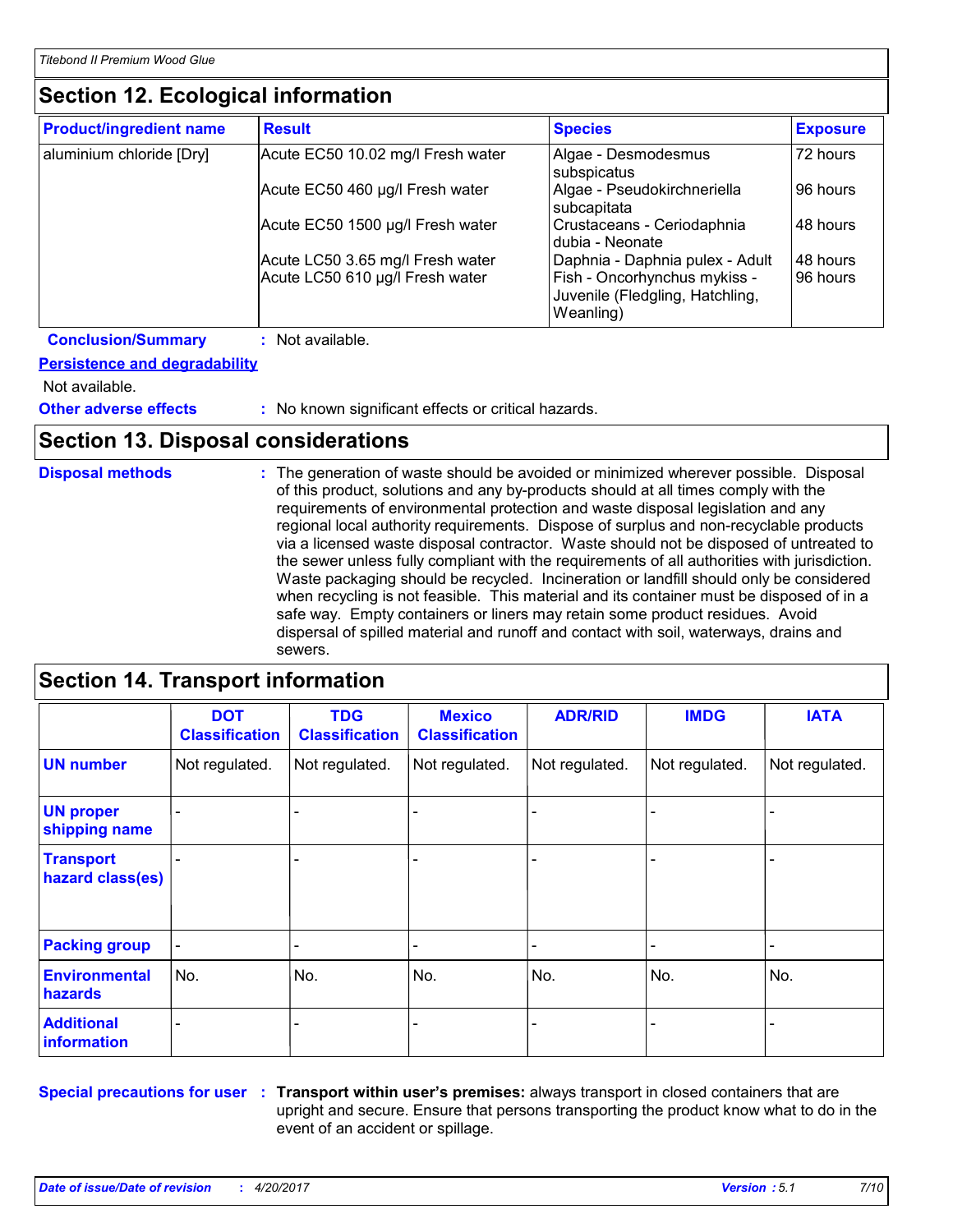## **Section 14. Transport information**

**Transport in bulk according :** Not available. **to Annex II of MARPOL and the IBC Code**

## **Section 15. Regulatory information**

| <b>U.S. Federal regulations</b>                                                   |                   | : TSCA 8(a) PAIR: methyl acetate; 1-(2-butoxy-1-methylethoxy) propan-2-ol |             |                                    |                 |                                        |                             |  |  |  |  |
|-----------------------------------------------------------------------------------|-------------------|---------------------------------------------------------------------------|-------------|------------------------------------|-----------------|----------------------------------------|-----------------------------|--|--|--|--|
|                                                                                   |                   | TSCA 8(a) CDR Exempt/Partial exemption: Not determined                    |             |                                    |                 |                                        |                             |  |  |  |  |
|                                                                                   | 8b):              | <b>United States inventory (TSCA</b>                                      |             |                                    |                 | All components are listed or exempted. |                             |  |  |  |  |
| <b>Clean Air Act Section 112</b><br>(b) Hazardous Air<br><b>Pollutants (HAPS)</b> | : Listed          |                                                                           |             |                                    |                 |                                        |                             |  |  |  |  |
| <b>Clean Air Act Section 602</b><br><b>Class I Substances</b>                     | : Not listed      |                                                                           |             |                                    |                 |                                        |                             |  |  |  |  |
| <b>Clean Air Act Section 602</b><br><b>Class II Substances</b>                    | : Not listed      |                                                                           |             |                                    |                 |                                        |                             |  |  |  |  |
| <b>SARA 302/304</b>                                                               |                   |                                                                           |             |                                    |                 |                                        |                             |  |  |  |  |
| <b>Composition/information on ingredients</b>                                     |                   |                                                                           |             |                                    |                 |                                        |                             |  |  |  |  |
| No products were found.                                                           |                   |                                                                           |             |                                    |                 |                                        |                             |  |  |  |  |
| <b>SARA 304 RQ</b>                                                                | : Not applicable. |                                                                           |             |                                    |                 |                                        |                             |  |  |  |  |
| <b>SARA 311/312</b>                                                               |                   |                                                                           |             |                                    |                 |                                        |                             |  |  |  |  |
| <b>Classification</b>                                                             | : Not applicable. |                                                                           |             |                                    |                 |                                        |                             |  |  |  |  |
| <b>Composition/information on ingredients</b>                                     |                   |                                                                           |             |                                    |                 |                                        |                             |  |  |  |  |
| <b>Name</b>                                                                       |                   | $\frac{9}{6}$                                                             | <b>Fire</b> | <b>Sudden</b><br>hazard release of | <b>Reactive</b> | <b>Immediate</b><br>$ $ acute)         | <b>Delayed</b><br>(chronic) |  |  |  |  |

| <b>Name</b>              | $\frac{9}{6}$ | <b>Fire</b> | Sudden<br><b>hazard release of</b><br><b>pressure</b> | <b>Reactive</b> | Immediate<br>(acute)<br>health<br>hazard | <b>Delayed</b><br>(chronic)<br>health<br>hazard |
|--------------------------|---------------|-------------|-------------------------------------------------------|-----------------|------------------------------------------|-------------------------------------------------|
| aluminium chloride [Dry] | 1 - 5         | No.         | No.                                                   | No.             | Yes.                                     | No.                                             |

#### **State regulations**

- **Massachusetts**  $\cdot$  **The following components are listed: ALUMINUM CHLORIDE**
- **New York :** None of the components are listed.

**New Jersey :** The following components are listed: ALUMINUM CHLORIDE

Not available.

**Pennsylvania :** The following components are listed: ALUMINUM CHLORIDE

## **California Prop. 65**

| Ingredient name | <b>Cancer</b> | Reproductive | No significant risk<br>level | <b>Maximum</b><br>acceptable dosage<br>level |
|-----------------|---------------|--------------|------------------------------|----------------------------------------------|
| Not applicable. |               |              |                              |                                              |

#### **Canada**

**Canadian lists**

**Canadian NPRI :**

: None of the components are listed.

**CEPA Toxic substances :** None of the components are listed.

**Canada inventory :** Not determined.

**This product has been classified in accordance with the hazard criteria of the Controlled Products Regulations and the MSDS contains all the information required by the Controlled Products Regulations.**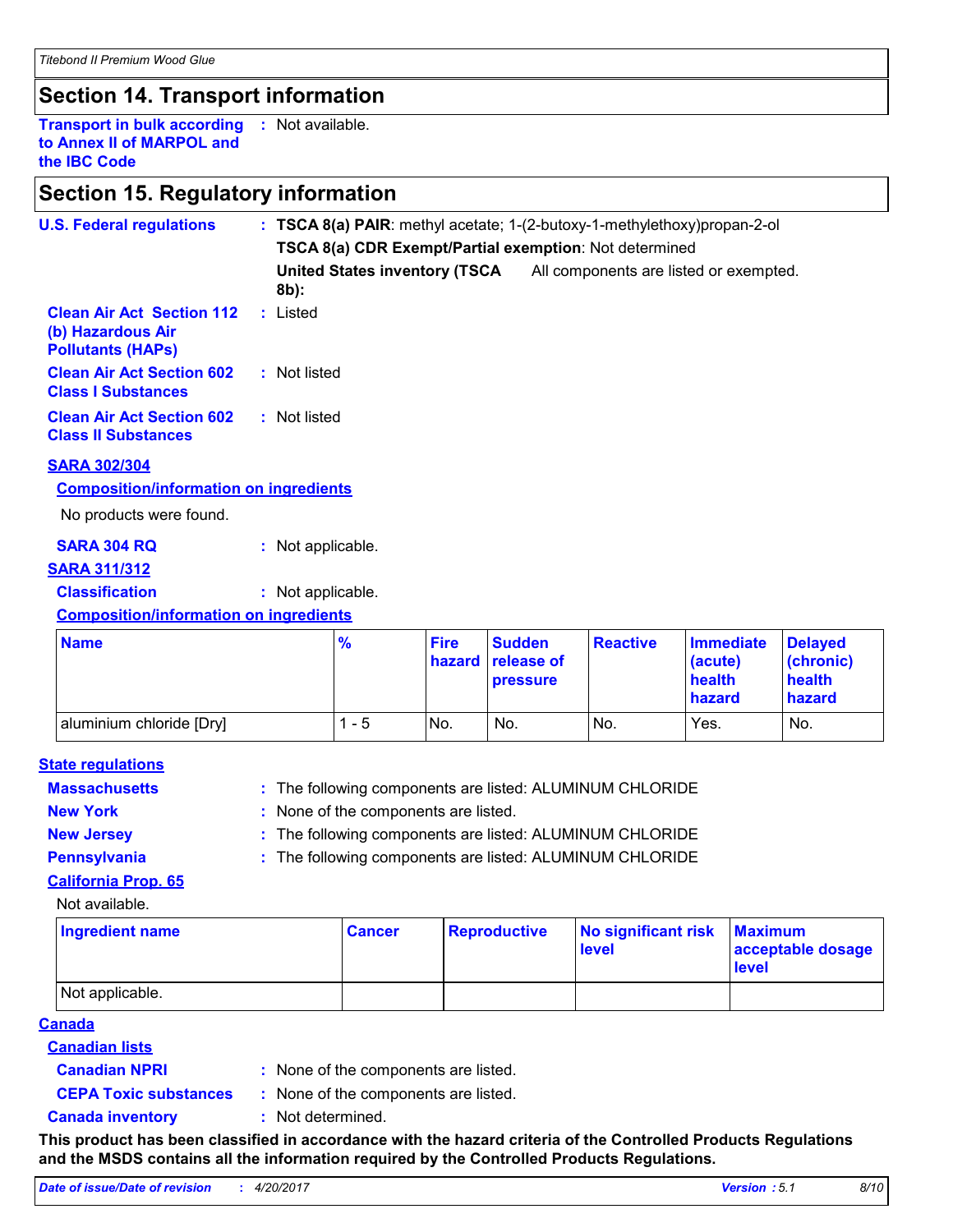| Section 15. Regulatory information                                                 |                                                                                                                                                                                                                                                                                                                                                                                                                                                                                                 |
|------------------------------------------------------------------------------------|-------------------------------------------------------------------------------------------------------------------------------------------------------------------------------------------------------------------------------------------------------------------------------------------------------------------------------------------------------------------------------------------------------------------------------------------------------------------------------------------------|
| <b>Mexico</b><br><b>Classification</b>                                             |                                                                                                                                                                                                                                                                                                                                                                                                                                                                                                 |
|                                                                                    | <b>Flammability</b><br><b>Health</b><br><b>Reactivity</b><br>$\Omega$<br><b>Special</b>                                                                                                                                                                                                                                                                                                                                                                                                         |
| <b>International regulations</b>                                                   |                                                                                                                                                                                                                                                                                                                                                                                                                                                                                                 |
| <b>International lists</b>                                                         | : Australia inventory (AICS): Not determined.<br>China inventory (IECSC): Not determined.<br>Japan inventory (ENCS): Not determined.<br>Japan inventory (ISHL): Not determined.<br>Korea inventory: Not determined.<br>Malaysia Inventory (EHS Register): Not determined.<br>New Zealand Inventory of Chemicals (NZIoC): Not determined.<br>Philippines inventory (PICCS): Not determined.<br>Taiwan Chemical Substances Inventory (TCSI): Not determined.<br>Turkey inventory: Not determined. |
| <b>Europe</b>                                                                      | Not determined.                                                                                                                                                                                                                                                                                                                                                                                                                                                                                 |
| <b>Chemical Weapons</b><br><b>Convention List Schedule</b><br><b>I</b> Chemicals   | Not listed                                                                                                                                                                                                                                                                                                                                                                                                                                                                                      |
| <b>Chemical Weapons</b><br><b>Convention List Schedule</b><br><b>Il Chemicals</b>  | : Not listed                                                                                                                                                                                                                                                                                                                                                                                                                                                                                    |
| <b>Chemical Weapons</b><br><b>Convention List Schedule</b><br><b>III Chemicals</b> | : Not listed                                                                                                                                                                                                                                                                                                                                                                                                                                                                                    |

## **Section 16. Other information**

**Hazardous Material Information System (U.S.A.)**



**Caution: HMIS® ratings are based on a 0-4 rating scale, with 0 representing minimal hazards or risks, and 4 representing significant hazards or risks Although HMIS® ratings are not required on SDSs under 29 CFR 1910. 1200, the preparer may choose to provide them. HMIS® ratings are to be used with a fully implemented HMIS® program. HMIS® is a registered mark of the National Paint & Coatings Association (NPCA). HMIS® materials may be purchased exclusively from J. J. Keller (800) 327-6868.**

**The customer is responsible for determining the PPE code for this material.**

**National Fire Protection Association (U.S.A.)**



**Reprinted with permission from NFPA 704-2001, Identification of the Hazards of Materials for Emergency Response Copyright ©1997, National Fire Protection Association, Quincy, MA 02269. This reprinted material is not the complete and official position of the National Fire Protection Association, on the referenced subject which is represented only by the standard in its entirety.**